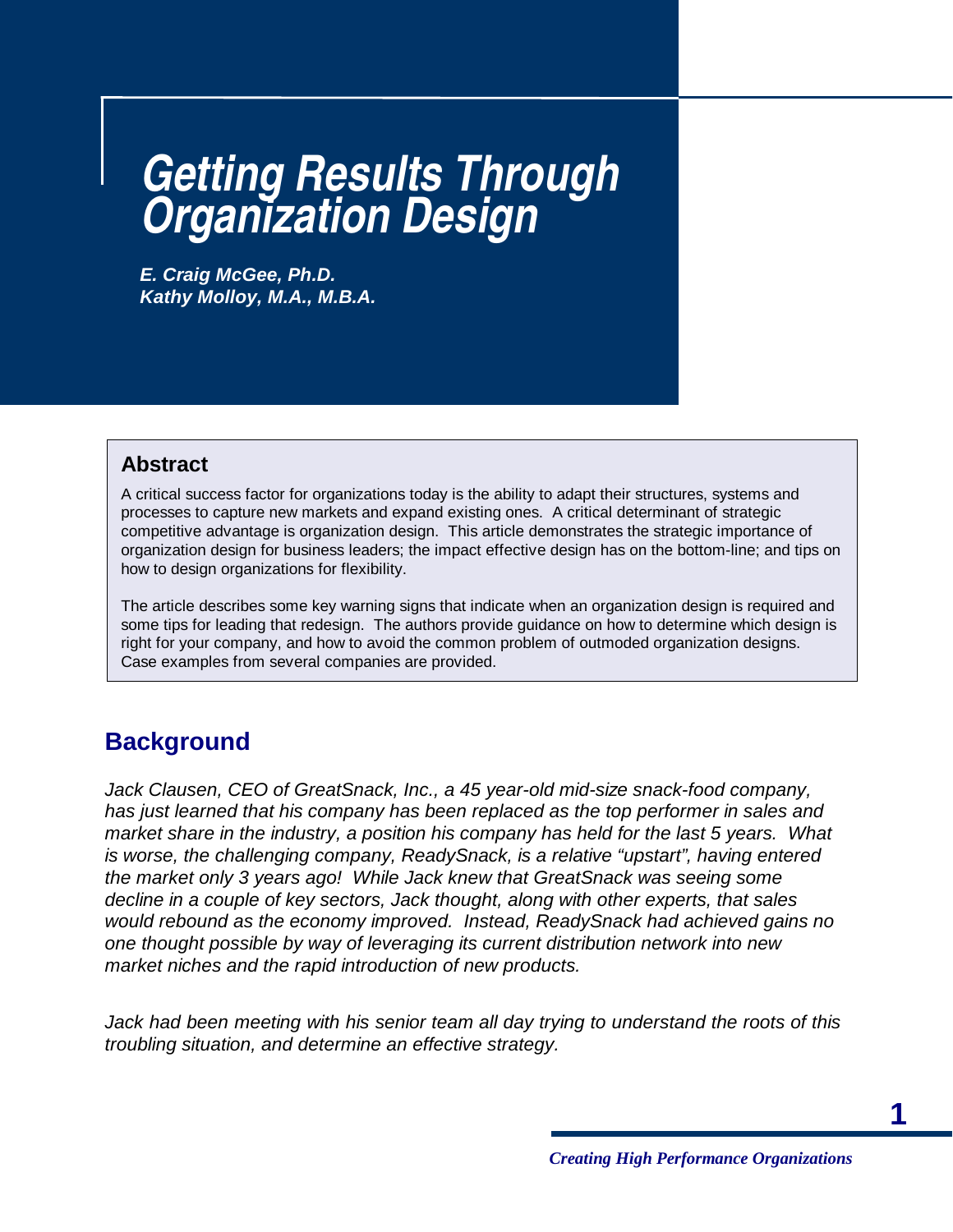In this example, Jack Clausen is like many business leaders, fighting hard to stay in the lead – even to stay afloat -- in the "white water" of this new century's economy. The competitive issues that GreatSnack is facing are different from what propelled it to success in the 1990's, when hard work in product quality and a focus on branding had really paid off. Now, Jack and his competitors are playing a different kind of game – one in which the key to success is the continuous, rapid deployment of resources and new products to capture new markets.

The strategic goal of this new "game" is creating and maintaining organizational flexibility, thus enabling rapid responses to new markets and responding to global competition. That flexibility must be created throughout the organization. Sales organizations must be able to package new products into total solutions for customers. They must develop new skills and employ new talent that reflects new technologies and markets. Research and development must explore new technologies and rapidly commercialize them based on what they hear from the marketplace. Manufacturing must be able to shift operations to sites/contractors that can produce products most cost effectively, and have the technical capability to do so. The CEO and the leadership team must develop "strategic flexibility", maintaining the ability to determine key markets and properly position products and services for those markets. Strategic organization design is a core business competency that identifies changes in the marketplace and consciously adapts the structures and processes of the organization to remain competitive.

This article was written for senior leaders and executives who are navigating their organizations in this turbulent environment. It demonstrates the strategic importance of organization design to business leaders; the impact effective design has on the bottomline; and tips on how to design organizations for flexibility. Furthermore, it provides guidance on how to align the organization design with the business strategy.

### **Why should business leaders care about organization design?**

A recent Harvard Business Review<sup>1</sup> article by Nohria, Joyce, and Robertson summarizes the results of a five-year study among companies from \$100 million to \$6 billion in market capitalization, of "what really works" to help businesses achieve sustained bottom-line results. These researchers identified four key components – strategy, culture, structure, and execution - which they called "management practices":

<sup>&</sup>lt;u>.</u> 1 Nohria, Joyce, & Robertson, What Really Works, Harvard Business Review, July, 2003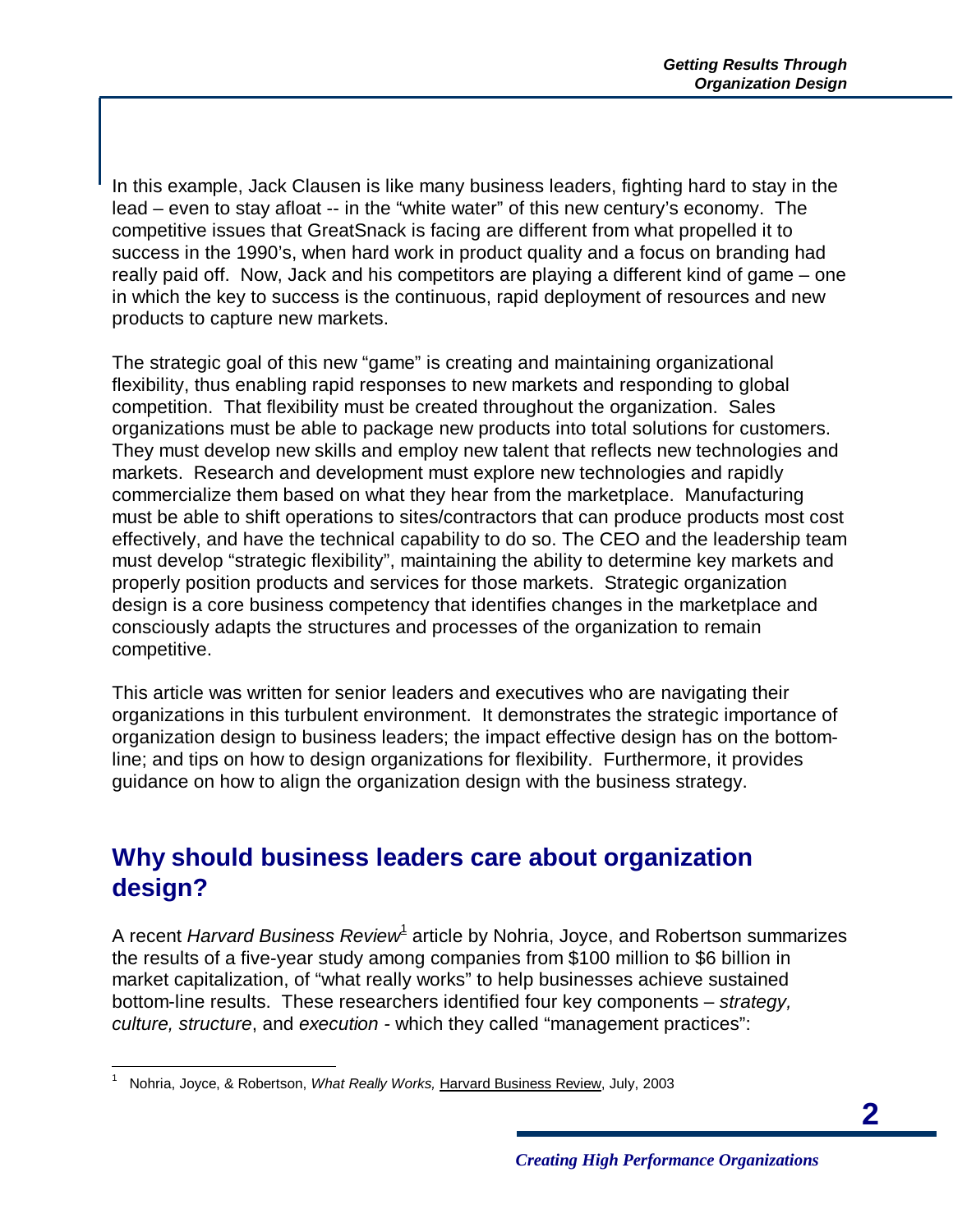Successful companies, those that sustain marketplace advantage over time, use specific ways to manage these practices. In the area of structure, the focus of this article and a central component of organization design, the researchers found that the most effective structures are those that:

- $\triangleright$  Eliminate bureaucracy
- $\triangleright$  Simplify the environment, making it easy to work in
- $\triangleright$  Promote cooperation and exchange of ideas and information
- $\triangleright$  Put the best talent where the action is
- $\triangleright$  Establish systems for the seamless sharing of knowledge.

How well organizations align their structures, processes, management systems and cultures with a well-articulated strategy, greatly impacts their ability to execute and achieve bottom-line results. Exactly how organizations align structure with strategy is discussed further below.

It has been demonstrated repeatedly that organization design – the process of consciously defining and creating that alignment – can significantly impact competitive advantage. Consider the ill-fated reorganization of the sales force in Xerox in the late 1990's. Customers became confused, sales personnel disgruntled, and revenue and stock price dropped precipitously. Similarly, Honeywell, during the planned merger with GE, adopted many of GE's design principles (e.g., a span of control of 1:19) without deliberate analysis. Significant management talent was lost, and when the merger was not approved, Honeywell lost significant market share in many key sectors. Conversely, the U.S. military showed remarkable flexibility in how they organized their forces during Gulf War II. This enabled them to capture Baghdad in relatively short period of time with little loss of American lives. Also consider Hyperion, a company that develops and installs business management software<sup>2</sup>. In 2001, the company had lost money in two of the three previous quarters and its stock was trading at \$14. The CEO, Jeffrey Rodek, led a dramatic redesign that reorganized the company from five overlapping business units into one. As of July 2003, the company has been profitable for seven straight quarters and its stock trades at \$35.

One could argue that there is no time for organization design. After all, who has time to really think all these connections through, when the world around us is changing so quickly? The above study, along with the authors' experience and the examples above, indicates that organization design is a powerful way to position organizations for sustainability. It enables organizations to adapt and thrive in turbulent change, so that

 $\overline{a}$ 2 Adapted from Business Week, July 23, 2003, p. 70.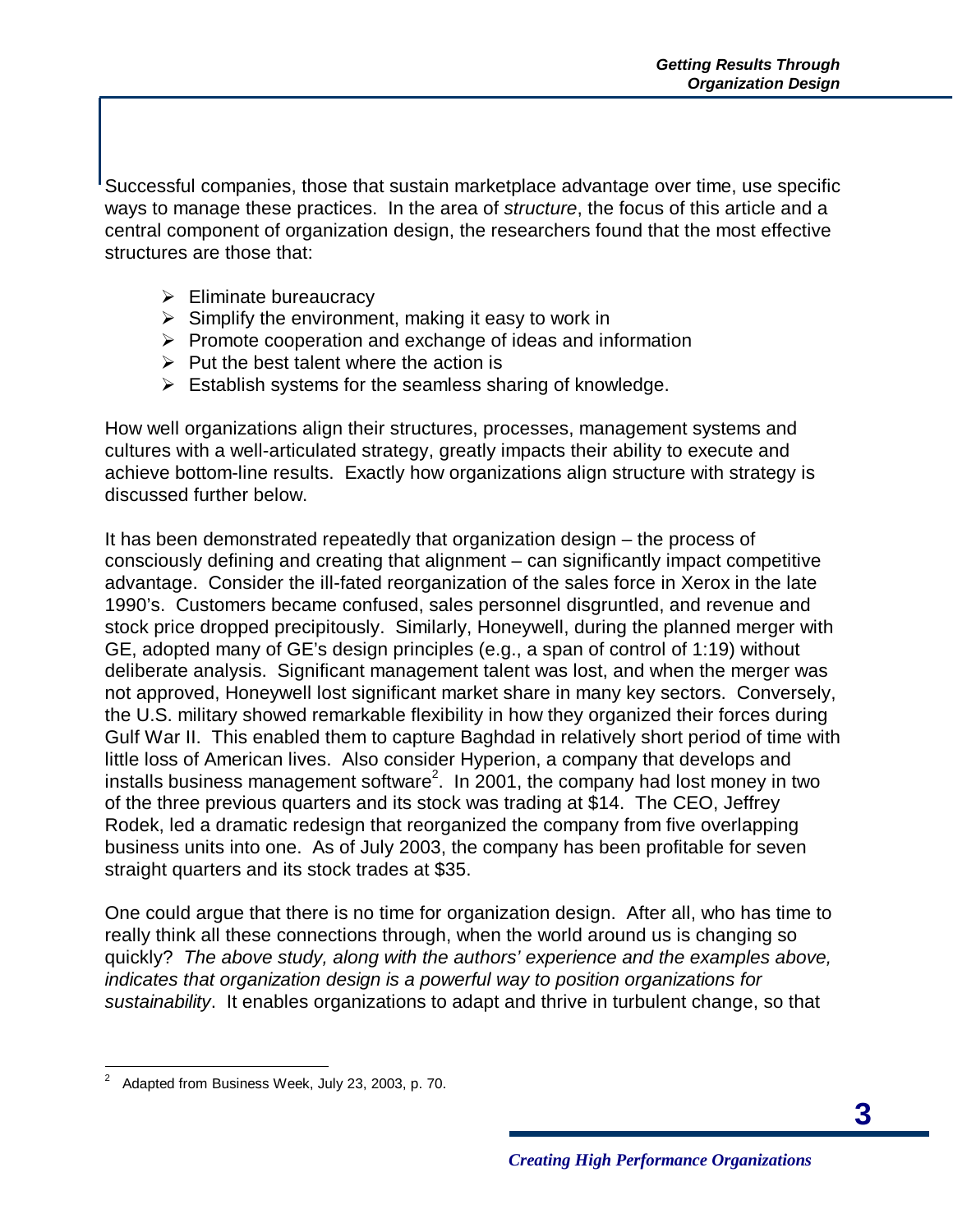they won't be swept away by the forces they face. In other words, effective organization design helps build strategic capability.

Many CEOs agree:

"Our strategy is our organization. In the old days companies had the luxury of stable, long-lived strategies. No longer, strategies continue to shift to reflect changing market conditions. Organizations that succeed have structures that are as supple and adaptable as the strategies they reflect."

> Sir John Browne CEO, British Petroleum

Similarly Fred Smith, CEO of Federal Express, utilized a highly innovative organization design to create a whole new industry (overnight delivery), and achieved leadership in the industry despite larger, better-established competitors.

Ultimately, organization design is the job of the top executive team, whose main focus must be creating and articulating a well-tuned strategic direction, along with ensuring the ability of the business to execute that strategy. In order to reposition GreatSnacks for success, Jack Clausen must not only create a strategic direction to address the challenges from ReadySnack, but also to determine the structure(s) and culture needed to execute that strategy.

### **What is strategic about organization design?**

In a word…everything!!! Strategy cannot be successfully executed without the right organization design. Take Nokia as an example. In response to significant market shifts and dropping market share, Nokia implemented a significant reorganization into product focused business units. This reorganization produced several benefits:

- $\triangleright$  It provided greater ability to carefully allocate resources (people and money) to specific areas to drive strategy
- $\triangleright$  It ensured that the right information was reaching the right people at the right time
- $\triangleright$  It provided greater transparency in the financial performance of its key products and technologies that in turn enabled it to track the effectiveness of its strategy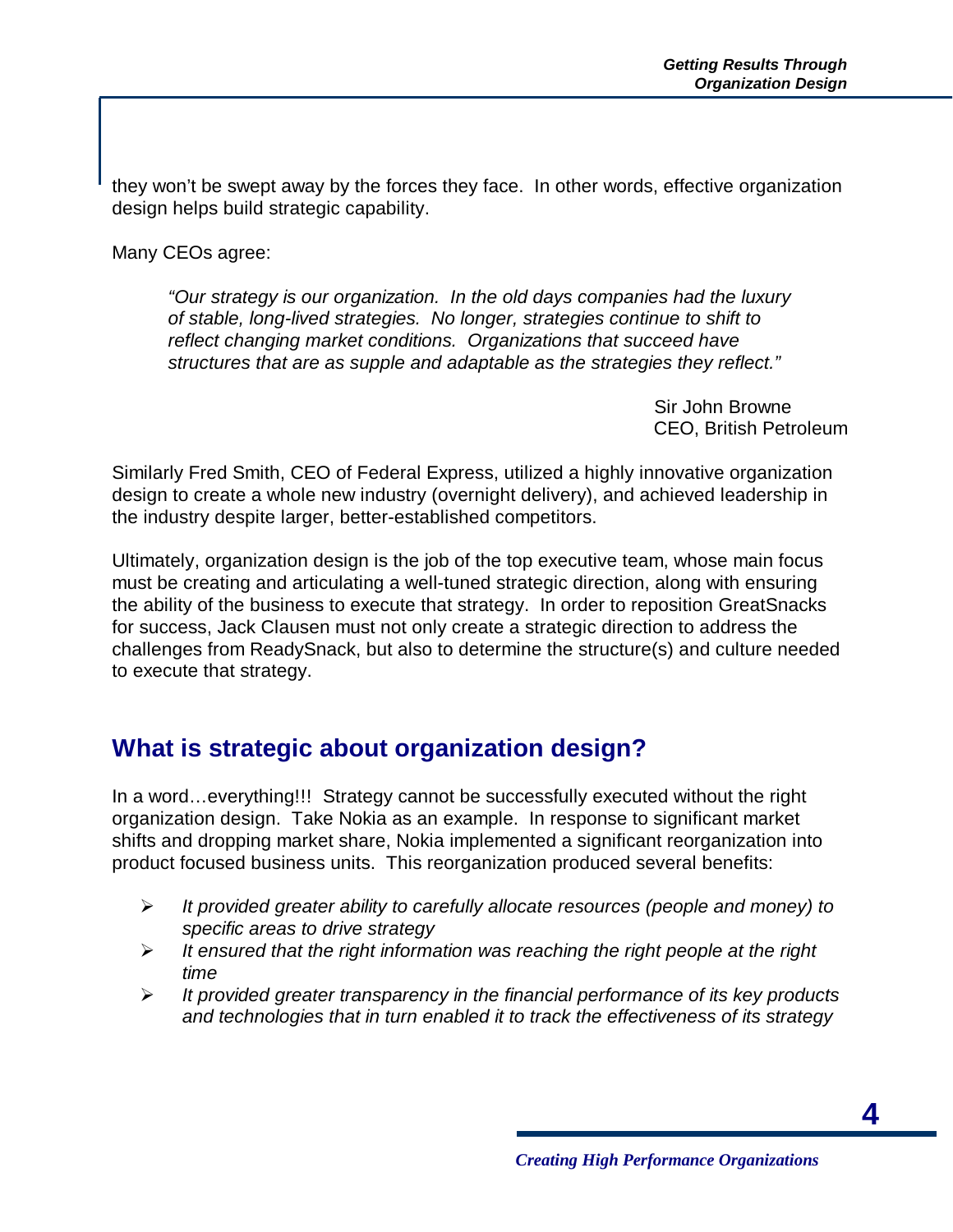Let us explore the Nokia situation in more detail. $3$ 

In 2002, Nokia was facing a dramatic slowdown in sales of wireless phones and equipment. Previous competitors such as Motorola, as well as new Asian manufacturers, were siphoning off significant sales and reducing Nokia's revenues and market share. At the same time, Microsoft was trying to push other phone makers to adopt a version of its Windows software, previously a competitive advantage for Nokia. The company needed to maintain the entrepreneurial thrust from the 1990's and generate more new products with advanced technology.

Needing a new kind of strategy, structure and business model, Nokia took a dramatic step. In line with a strategy focused on products and technology dominance, Nokia broke its monolithic phone unit (generating \$21B and accounting for 75% of revenue) into nine business units. This new structure provided each business unit with its own product R&D and marketing. These functions enable the business unit to more rapidly identify and respond to customer needs in each niche, ranging from high-priced corporate Smart Phones for corporate clients to low-price barebones handsets for developing countries.

To maintain and advance its core technologies, Nokia retained a 4,500-person central research lab for basic technology and product design. To maintain efficiencies of scale in procurement and manufacturing, all business units share operations and logistics.

Structuring the organization in this way enabled Nokia executives to make more refined choices about allocating resources to execute its strategy. For one business unit (the time-division multiple access technology segment - TDMA), they elected to maximize Nokia's 50%+ share of a declining market, while making only minimal new investment. Conversely, in the code-division multiple access unit (CDMA…the heart of the new, advanced 3GT and future products), they elected to boost investment in this growing market to increase their current 9% market share.

The Nokia case illustrates some key benefits of strategy-driven organization design:

 $\triangleright$  It provides greater ability to carefully allocate resources (people and money) to specific areas to drive strategy. Also, think about the situation facing Jack Clausen at GreatSnack (see introduction above), who, in order to develop new markets, should redesign his organization to move people and dollars quickly.

 $\overline{a}$ 3 Extracted from Business Week, July 1, 2002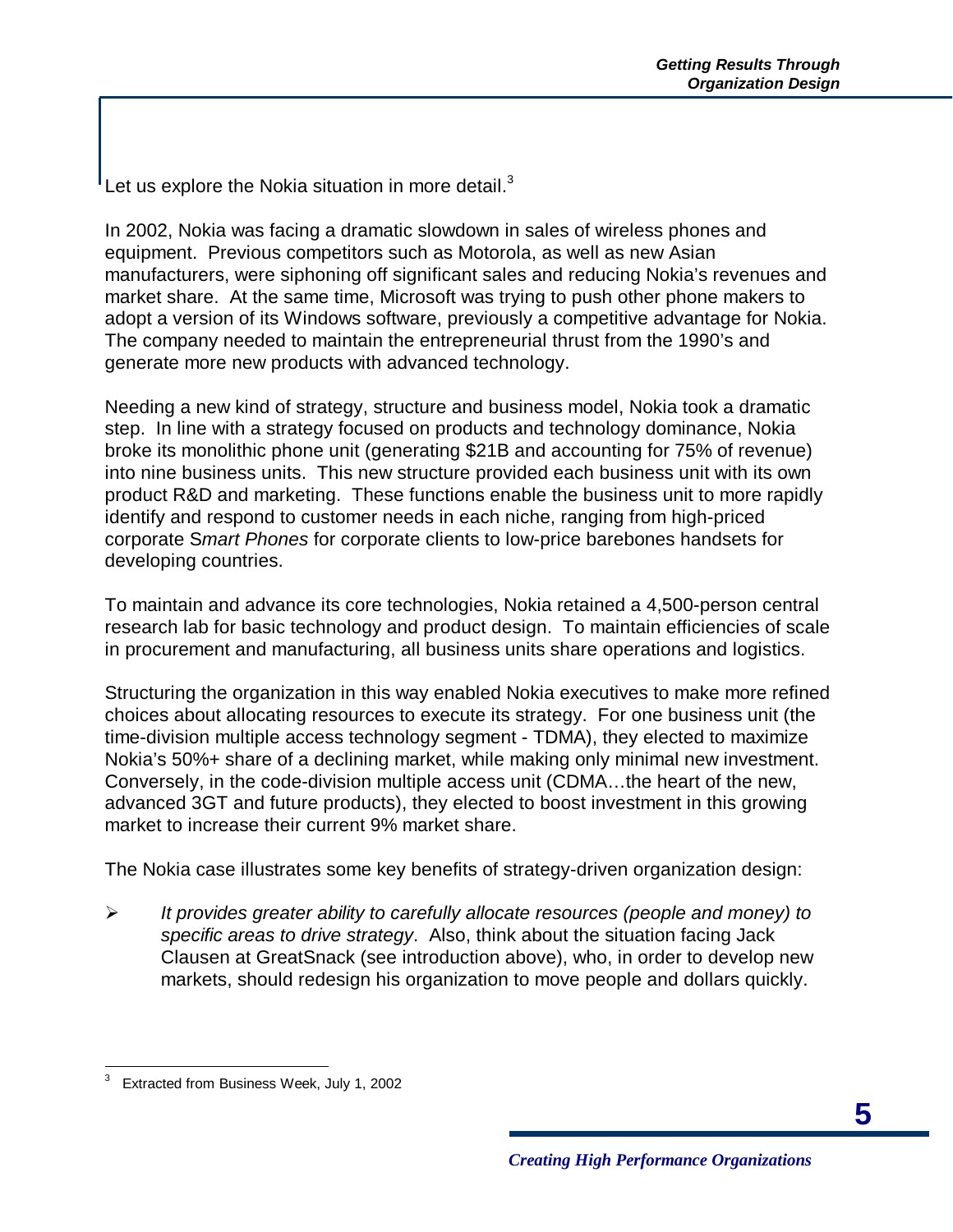- It ensures that the right information is reaching the right people at the right time. In the Nokia illustration above, each business unit has its own market research and product R&D groups that enabled it to sense and respond to market and technology trends rapidly. Important decision-making has been retained within the business unit.
- $\triangleright$  As market and technologies shift, the right structure provides executives the ability to reallocate resources and adapt to market shifts. In Nokia's case, maintaining a centralized technology center ensured that it continued to develop leading edge technology to be commercialized by each business unit that better meet the requirements of their customers. This is the kind of strategic flexibility that differentiates leading companies from their peers.
- $\triangleright$  It enables the development of a high performance culture: the line of sight among employees to strategic goals is not blocked by barriers created by ineffective organizations. With Nokia, it became clear that product performance is the most important goal and each business unit had clear financial targets for its product family.
- $\triangleright$  And, it provides greater transparency in the financial performance of its key products and technologies, enabling executives to better track the execution of their strategy. It is clear which products and markets are providing a revenue/profit stream and which ones are not.

### **Some warning signs – is a redesign needed?**

There are several situations in which creating a new design or restructuring is selfevident. These include:

- $\triangleright$  Startup of a new business, subsidiary, or venture
- $\triangleright$  Significant growth, or conversely contraction in the business
- $\triangleright$  Shift from a domestic to global company
- $\triangleright$  Merger or acquisition
- $\triangleright$  Spin-off or divestiture of products and businesses

However, organization redesign is often needed during the normal course of implementing business strategy. Existing organization designs can lose relevance as market conditions change, leadership changes, and processes change to increase efficiency. These changes can occur slowly, "sneaking up" on the company and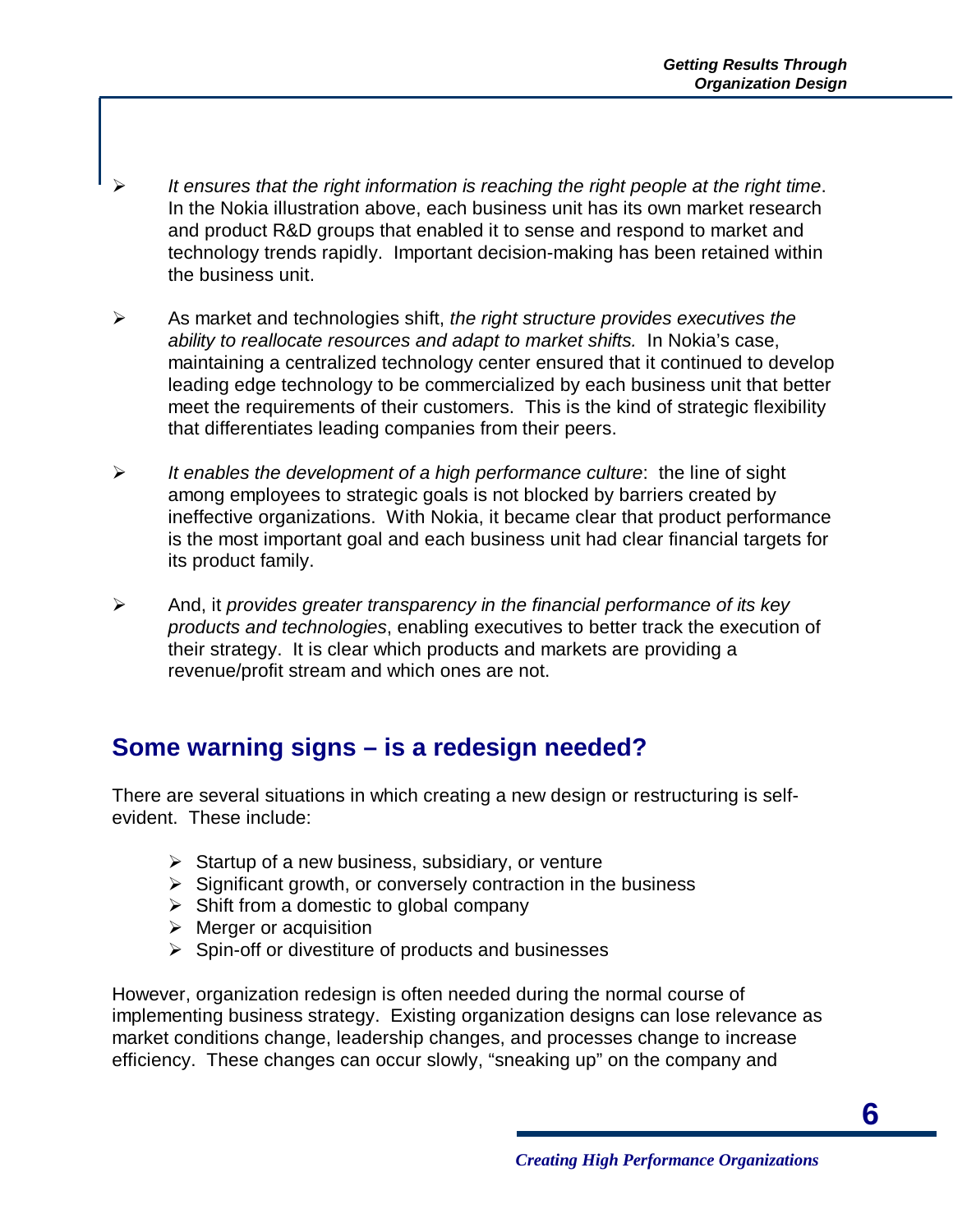accumulating to the point where a redesign is needed. And a key problem for leaders is that by the time they recognize the need for redesign, it may be too late…like the "frog in boiling water" analogy! Leaders need to respond early to the increases in temperature in their environment and take the needed actions.

Some typical early warning signs that call for an organizational redesign include:

- $\triangleright$  Slowdown/difficulty in meeting business plan targets
- $\triangleright$  Disconnects in key processes as they flow across different departments or work groups
- $\triangleright$  High levels of conflict within and between organizational units
- $\triangleright$  Difficulty obtaining and sharing resources across the organization
- $\triangleright$  Lengthy, cumbersome decision-making processes
- $\triangleright$  Role confusion/turf issues
- $\triangleright$  Metrics are hard to define or overly complex
- $\triangleright$  Productivity declines

What these indicators all point to is a fragmentation in the smooth flow of information, materials and decision-making. These are signs that the structural boundaries are located in the wrong places. Leaders should monitor these signs and initiate redesign efforts sooner versus later. This will enable them to respond more quickly and effectively to market changes.

Also, when employees and leaders begin talking about "communications" problems in the organization, take note. The root of these communications problems is often an inappropriate structure, either at a macro-organizational level or involving specific roles within the organization. Structure creates inherent barriers to the free flow of information. Executives need to make careful, thoughtful choices around where to place boundaries to balance the need for the free flow of critical information without creating information overload in the company.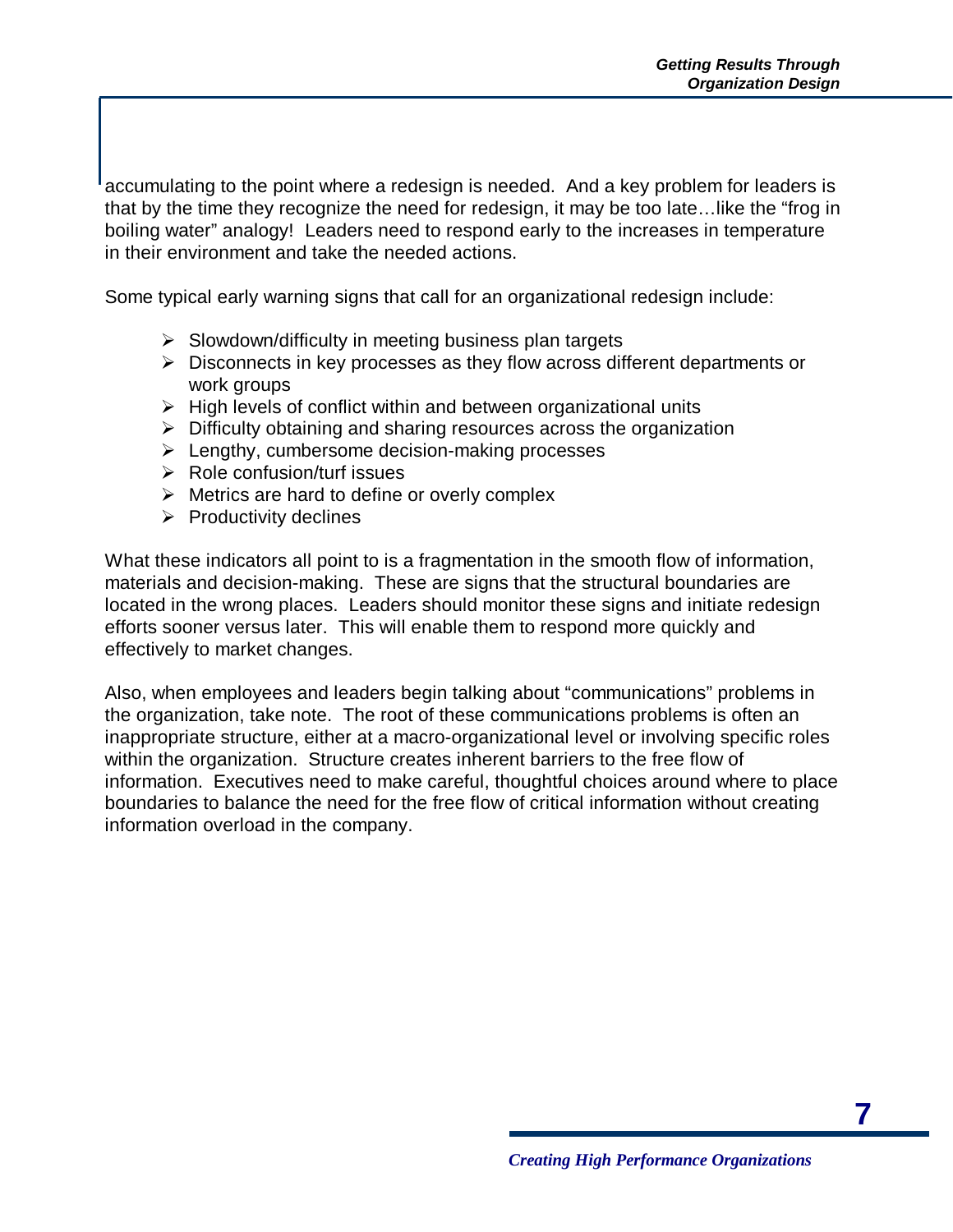### **Important considerations when developing an organization design**

As executives lead redesigns there are some critical things to think about and do.

#### **1. Start with a statement of strategic intent**

Many leaders believe they have a coherent organization strategy. And while most do have a strategy in mind, they must also communicate it adequately. We often hear that managers and peers do not "get it" – they do not really understand the strategy and its implications for day-to-day business. Often strategies are vague, or lack the direction for action needed for effective execution.

We work with clients to develop a statement of strategic intent prior to a redesign. The statement of strategic intent is the vehicle for clarifying an underlying strategy for all the leaders and employees of the organization.

In practical terms, the statement of strategic intent is a concise statement that communicates how the organization plans to differentiate itself from its competitors on the basis of products, markets, technology, pricing, or people. It identifies the key customers/markets and articulates the value proposition for those key customers. It is different from a mission statement in that it defines a specific course of action that supports the overall mission. Here are some examples of statements of strategic intent<sup>4</sup>:

"Make discounted investments in distressed cable companies in Europe and generate greater revenues by upgrading cable and interactive services. We are focusing on Europe because the market is fragmented, the cost per subscriber is low, and the technology/service level is low." Liberty Media

"Lower costs by moving production out of the US to network of plants positioned to service global and local markets. Continually redesign the product to achieve technological differentiation, which would add value and command higher prices. Create new organization structure staffed with carefully selected management teams"

Auto Manufacturer Supplier

 $\overline{\phantom{a}}$ 4 These represent the authors' interpretation of these companies' strategic intent drawn from public documents and publications.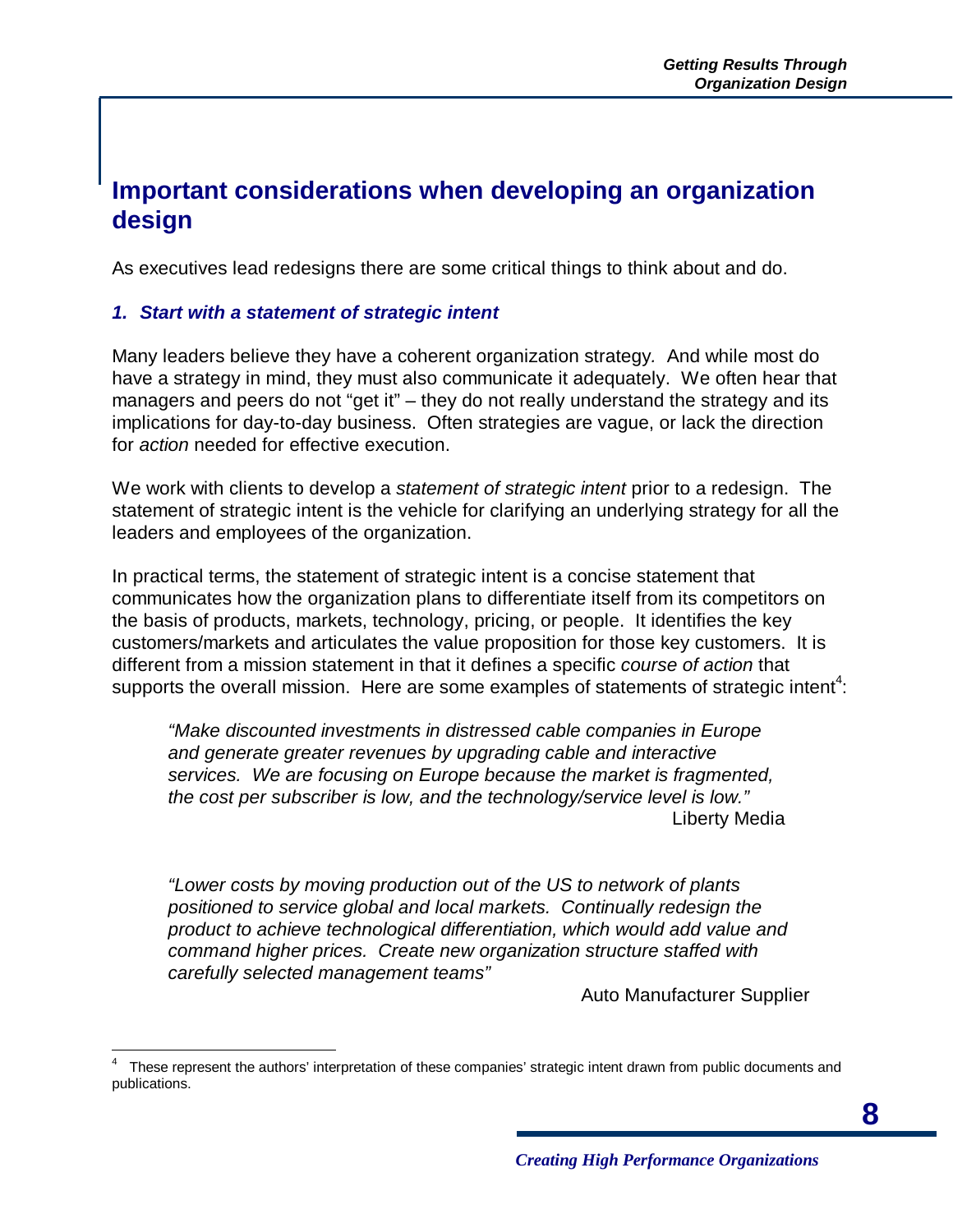"Enhance mobile phone business as our primary business. Extend simple sound phone set to multi-media style phone containing computing function. Be prepared for the ubiquitous network environment created through the conversion of wired and wireless technology. Strengthen both wireless and cable communication. Consider grafting new technologies such as biotechnology and nanotechnology into the existing IT. Execute the product development process with incomparable speed by creating collaboration among engineering, technology, manufacturing and the supply chain."

Samsung

These all represent clear, concise descriptions of a one to three year strategy. These statements identify what markets the company will compete in, how the company will compete, and provide direction to all employees in the company. Moreover, the examples from Samsung and the auto parts supplier also identify internal sources of competitive advantage…their people capability. Successful companies develop explicit strategies for how they will develop the internal capability to execute the market/product strategy. In the opening example, GreatSnack needs a clear strategy that targets new markets, identifies what internal capabilities must be developed, and provides a clear mandate for action. That mandate will enable Jack Clausen to quickly direct the resources needed to explore new markets.

The statement of strategic intent is the basic building block for an effective organization design. It is the ultimate objective that the design is supporting. Without clear definition of the strategic intent, it is almost impossible to develop an effective structure.

#### **2. Determine the high level organizational boundaries that support the strategic intent**

Once the statement of strategic intent is agreed to, the executive can develop the "right" structure. If the strategy reflects a technology/product focus, the structure should reflect that. If the strategy is a mass-production, low cost strategy, a different structure is warranted. Understanding the strategic intent provides guidance to where to place organizational boundaries.

This is easier said than done. When developing a macro-level organization design (product/technology focused, customer/market focused, efficiency-focused, etc.) the key consideration is that it must enhance the primary competitive advantage needed by the company. Jack Clausen, for example, may want to move GreatSnack away from a primarily functional design to a customer/market-focused macro-design that enables

**9**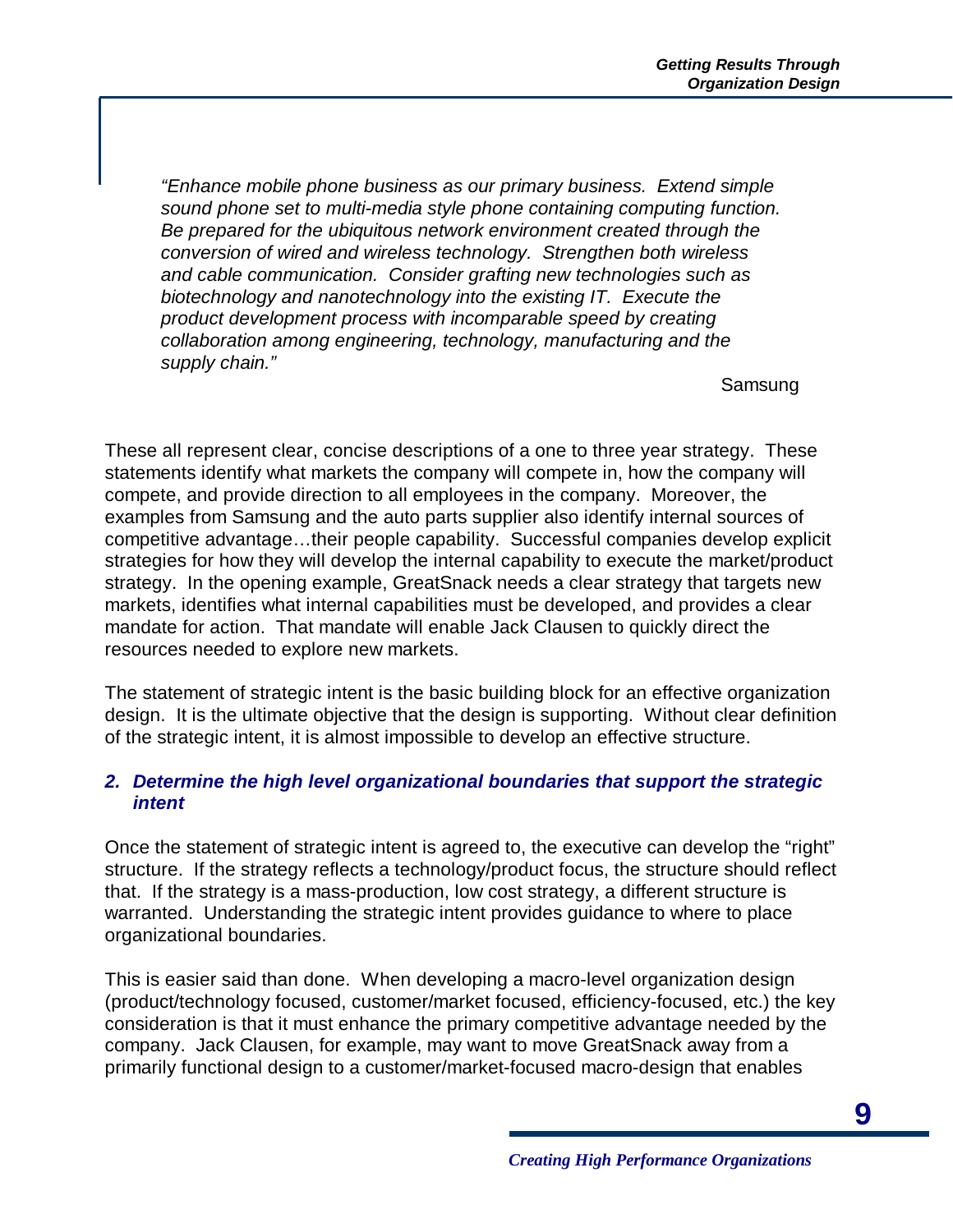resources to be allocated quickly and easily to rapidly changing customer wants and needs.

During the early design phase, structure/process modifications are often incorporated that address other core competencies, such as the need for production efficiency or brand/product differentiation. These modifications enable leaders to create unique organizational hybrid designs that can be shifted to address new market needs at later dates. The Nokia example was an illustration of maintaining core leading edge technology development in the centralized R&D function, while using separate product/market focused business units to commercialize that technology in different products that reflect the needs of different customers and markets.

#### **3. Where you draw boundaries is critical to strategy execution**

When designing your organization, pay attention to the key breakdown areas. A "breakdown" is a failure of the organizational system to operate as planned. Examples of critical breakdowns include:

- $\triangleright$  inability to translate customer needs into viable products
- $\triangleright$  high manufacturing production costs
- $\triangleright$  problems in cross-selling all products and services to the key customers
- $\triangleright$  problems in creating the right products for different geographies or customer **segments**
- $\triangleright$  frequent lack of communications between key functions/departments

If these breakdowns are preventing the organization from executing its strategy or achieving its business goals, "redrawing the boundaries" is required.

In one software development company, for which one of the authors consulted, the market requirements for new products were not being developed properly to guide the development effort. The requirements were late, lacked specificity, and were constantly changing. The company was continually missing its product release targets for key customers, and the products lacked the proper functionality for the customers.

The leader of the company talked about the "lack of communications" between Marketing and Engineering. But the problem was not a communications problem, or even a process problem. It was a **structural** problem. Effective performance required redrawing the structural boundaries so that the function of determining market requirements was shifted from Marketing into Engineering. The following year, eleven out of twelve new product launches were achieved on time. Three years later revenue had increased 10x.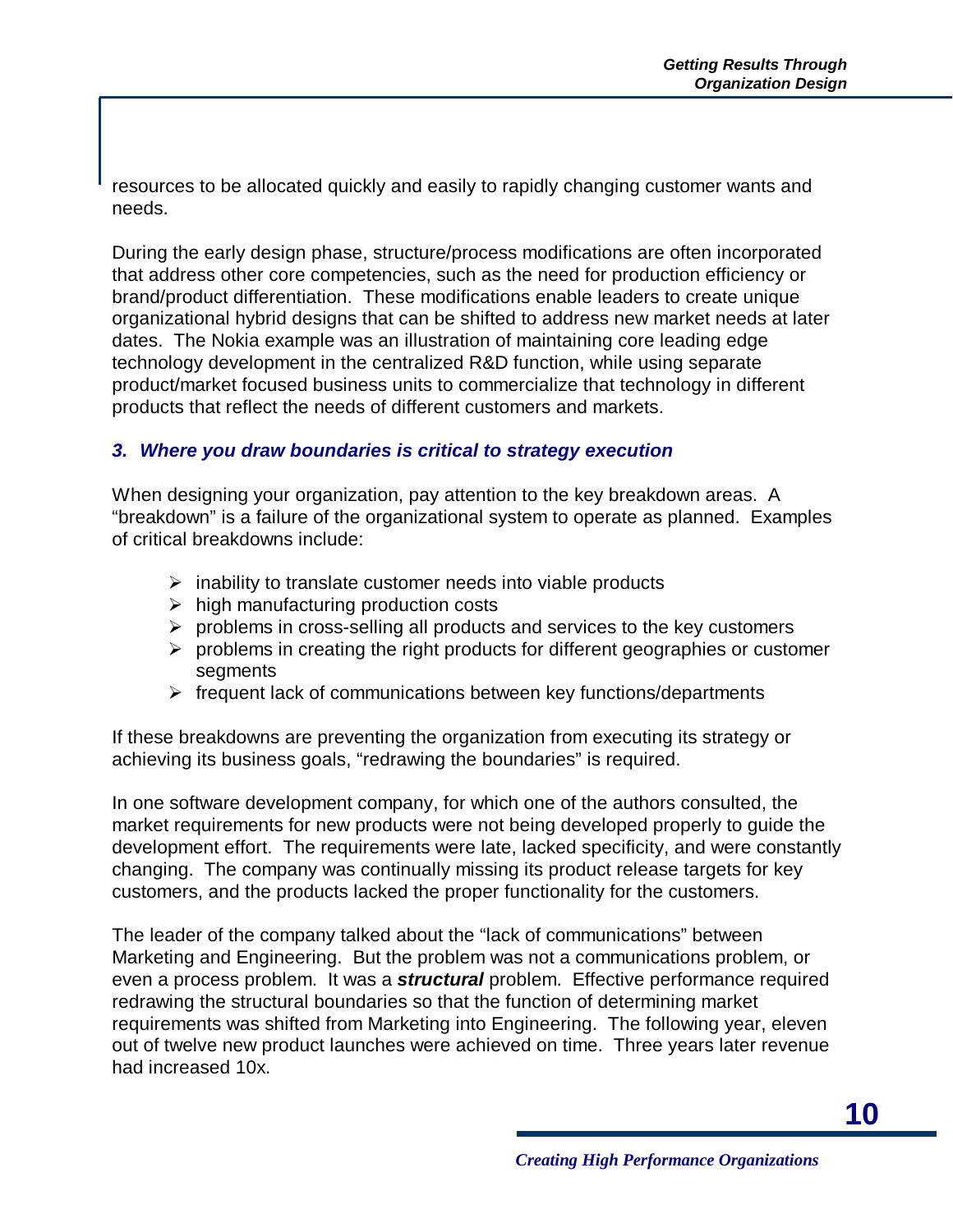#### **4. Include integrating mechanisms to ensure that the right dialogue occurs among groups**

All organizational structures have inherent liabilities. Organizational boundaries often create new barriers to the free flow of information, materials and decisions. Yet, leaders often feel that once they have determined the key organizational boundaries, their job is done.

Effective organization design recognizes that mechanisms and structures must be implemented that cut across departmental boundaries so that information is properly shared. If people cannot talk to one another, and hold the important dialogues needed to achieve results, then the redesign is essentially useless.

Most people are familiar with the deficiencies of purely functional organizations, where "functional silos" prevent the free flow of information across functions. In response, cross-functional teams became a popular tool to integrate the flow of people and information across functions during the 1980's. Similarly, entities like capital spending committees and product steering teams were created in the 1990's to cut across organizational boundaries to ensure that the perspectives of all groups were represented.

Basic kinds of integrative mechanisms include:

- $\triangleright$  Cross-functional teams... often created to solve problems that cut across many different functions or organizational units.
- $\triangleright$  specialized roles (e.g., "Process Owner") to ensure that processes are implemented consistently across different business units, and continuous improvement of those processes occur)
- $\triangleright$  standing meetings (e.g., the "Session C's" that GE used to annual review leadership talent and move key executives across business lines)

Integration mechanisms play a key role in bringing diverse groups of people together, all of which own a "piece of the puzzle", enabling them to create the rich dialogue necessary for organizational productivity.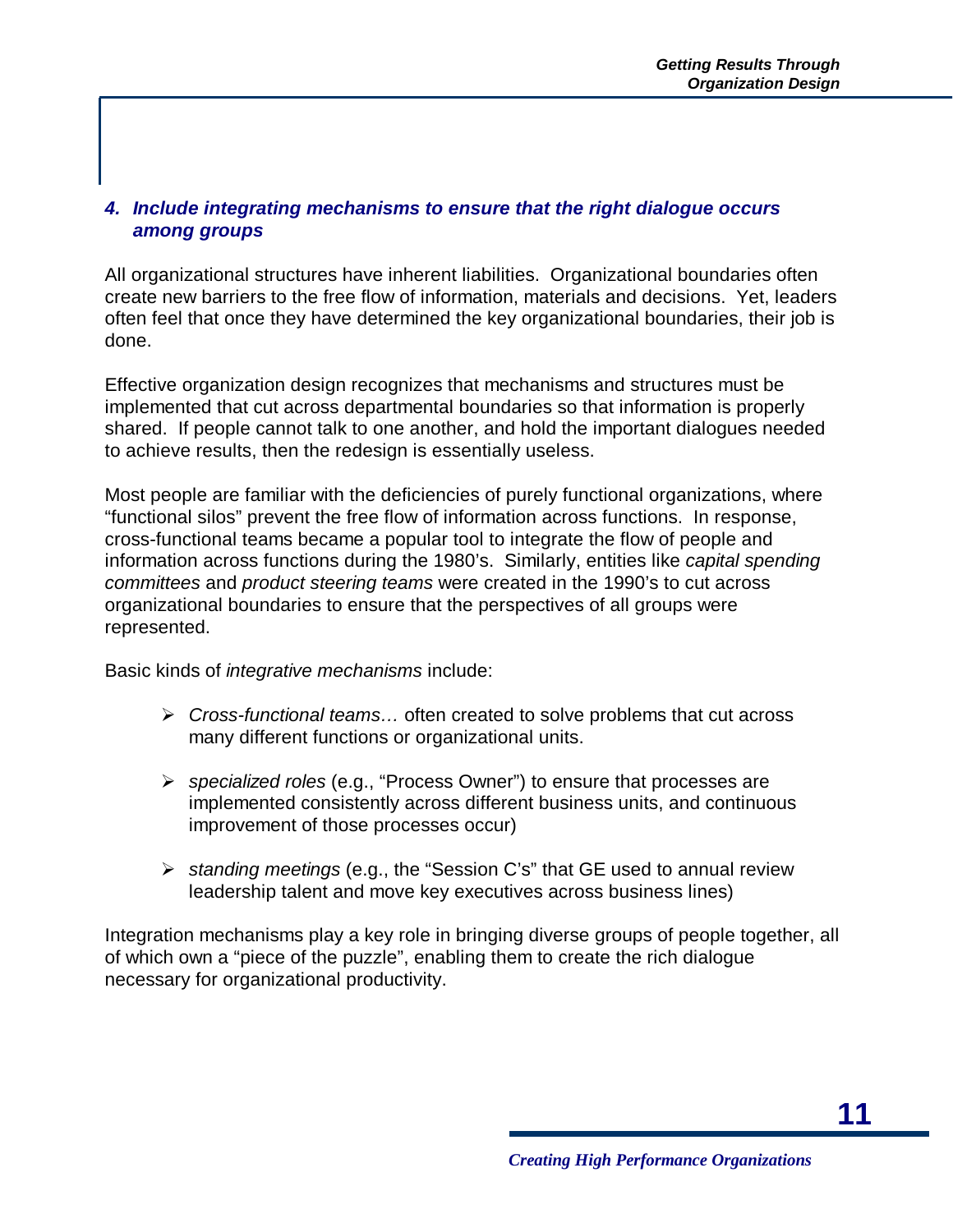#### **5. While organization redesign is not about a "silver bullet" or a quick fix, it can generate quick results.**

There are multiple examples of companies continually restructuring, trying to find the right structure to solve their problems. Centralize I/T, decentralize I/T, institute shared services, outsource, etc. Continuous restructuring is often the result of limited understanding of the true cause of the performance gaps or clear linkage with the statement of strategic intent. And while these redesigns may resolve some of the current issues, without proper analysis and careful deliberation, they often produce other consequences that then must be addressed. Similarly, an organization redesign may be done because other companies have done them, and claim success.

But creating an effective organization design is not about mimicking competitors. Rather, it requires being intentional and deliberate about your own organization's performance and positioning. Our friend Jack Clausen may not benefit long-term from copying the ReadySnack organization design, which may not capitalize on GreatSnack's strengths. Jack would benefit more from analyzing the performance of GreatSnack in its different markets, re-examining its strategic intent, and determining the organization's capability to achieve the strategy.

This does not mean that an organization design process must be a lengthy or resource intensive exercise. There are design approaches that accelerate the process and create results very quickly. There are sets of analytical tools available to guide the executive in determining the appropriate structure. These tools include process mapping, non-value analysis, variance analysis, responsibility charting, etc. However, these tools do not include the proverbial napkin on the back of which organizations are all too often designed!

#### **6. Organization design is more than moving the boxes**

The traditional definition of organization design is creating an organization chart. Yes, an organization chart is one manifestation of an organization design process, but quite a simplistic one. Organization design is a more robust process that focuses on aligning structures, systems and processes to achieve strategic objectives. Organization redesigns provide a good opportunity to examine critical business processes. In fact, analyzing core business processes often identifies where most of the critical breakdowns are occurring. Business process analysis becomes a tool for identifying where to place organizational boundaries.

When doing an organization design, executives should also address critical organizational systems that will ultimately support the structure. Some of these systems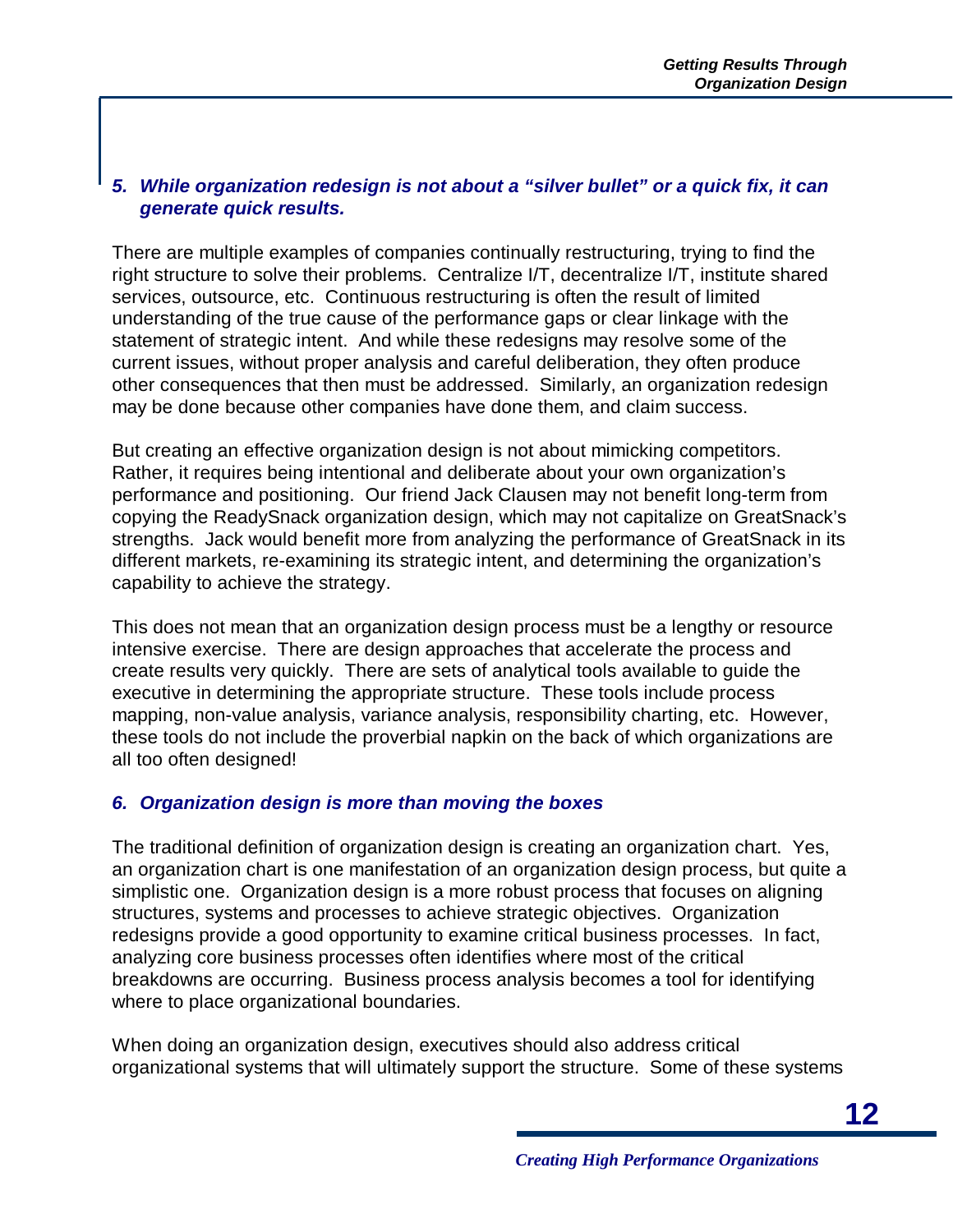include: rewards, goals and metrics, decision-making, training and staffing. For example, having a staffing process in place that focuses on entry-level hiring in a company where more advanced technology and product development skills are needed represents a misalignment that will seriously impede results.

Similarly, we are all familiar with metrics that don't support strategy. The classic mistake is measuring individual performance and rewarding accordingly, when team behaviors are required.

#### **7. Poor executive performance is often blamed for poor design.**

Executives are generally replaced when they fail to achieve expected business results. Poor business results are often attributed to poor individual performance or poor leadership skills. After all, it is easier to change the person than the structure. The underlying problem, however, is often a poor design. A poor organization design can prevent the business unit leader from having full and adequate control over key resources (marketing, product development, etc.). Similarly, key business information may not be available to him/her, or decision-making processes may undermine his/her ability make critical decisions quickly, and with the proper level of accountability.

A client of one of the authors, the head of a unit in a global R&D organization, could not gain the support of some of the major business heads for her strategy. After months of failure, and discussions with her manager about her performance, she realized that a change in the roles of people in her unit would enable faster information flow and better teamwork. Since that change, she has risen to become a "star" in the organization.

### **How do you know an organization design is successful?**

There are clear indicators for measuring success of organization design efforts. Here are a few of the results-based indicators that may be found as early as three months after a major redesign:

- $\triangleright$  There is a faster cycle time for developing the *right* products/services defined by company strategy.
- $\triangleright$  The company's resources move quickly when needed.
- $\triangleright$  Your business is able to adapt to changes in market conditions quickly, without creating a feeling of chaos to employees and suppliers.
- $\triangleright$  Work is getting done efficiently without rework, excessive reviews.
- $\triangleright$  The right information is getting to the right people.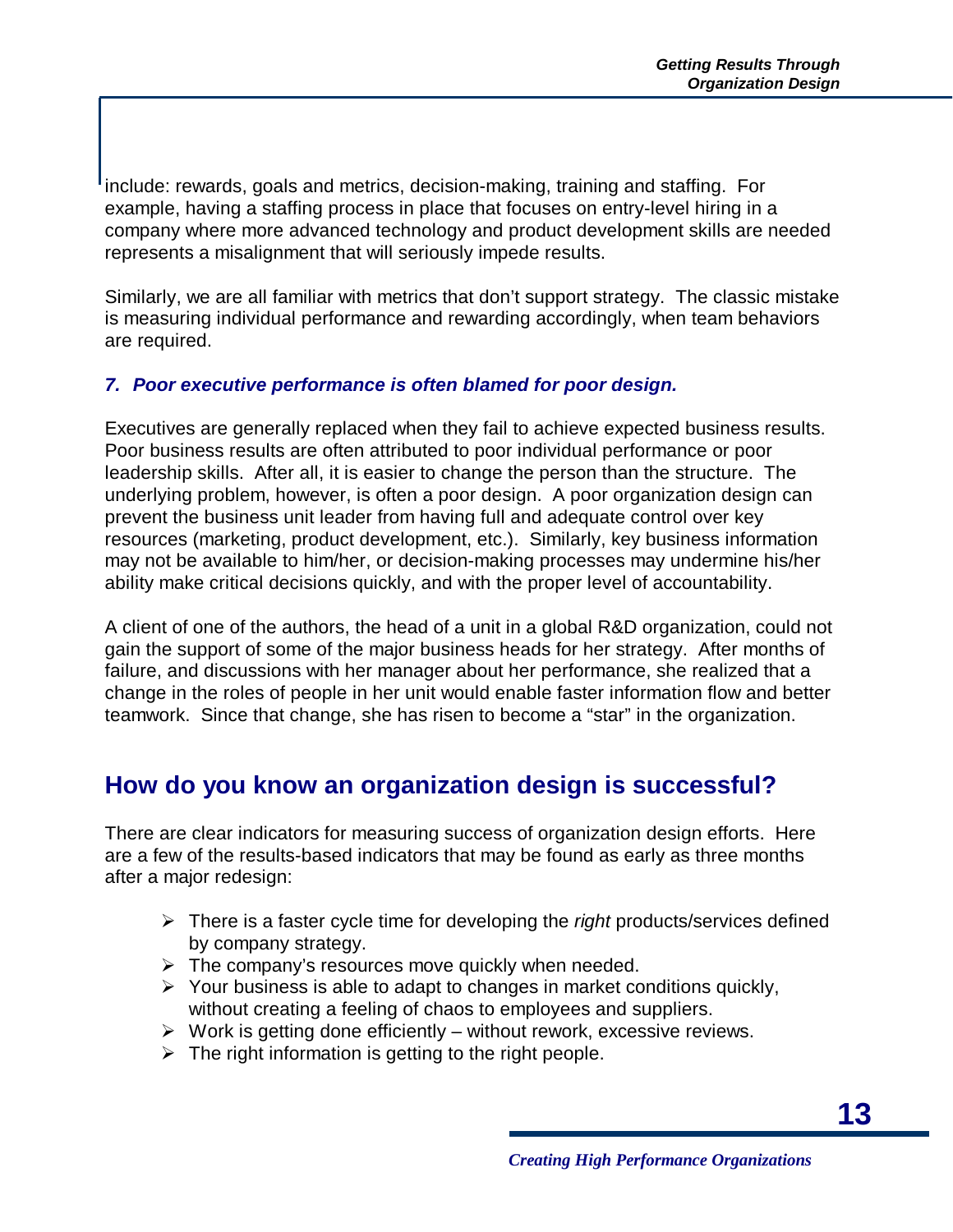True bottom-line results indicators – achievement of revenue, and finally profit targets may appear a year or more after the redesign.

## **Closing tips**

What would we tell Jack Clausen as he begins a redesign of GreatSnack?

- 1. Develop a statement of strategic intent ...the organization needs to understand what the key strategic foci are, both internally and externally. This statement would likely include elements that focus on developing the capability to expand the sales of existing products in existing and new markets, rapidly introducing new products in three categories (salted snacks, cakes and breads, and confectionaries), and developing the internal capability to rapidly reconfigure the organization to best utilize employees' talents and capitalize on specific needs/wants of target markets. Jack can develop this statement involving his leadership team and others in the organization, and then must develop a process to ensure that this statement is communicated throughout the organization and is clearly understood.
- 2. Create a product-centric organization...the statement of strategic intent drives the organization to more of a product-focused structure. One alternative for Jack is to reorganize his current structure (which is primarily functional) into three productfocused business units. Each business unit would have marketing, product development and profit/loss for one of the three product families (salted snacks, cakes and breads, and confectionaries). These would enable GreatSnack to "read" the market trends more quickly and develop products that address those trends.

Jack can maintain a functional sales organization, that is, one that sells all three product families. GreatSnack's customers probably do not want to see three different sales representatives, and the sales representatives can easily develop the product knowledge for the three different product families.

Regarding the structure of the manufacturing function, further analysis is needed. Jack should work with his staff to assess distribution costs of the different products, and the technology required to manufacture the different products, to determine if manufacturing remains an integrated functional organization, or if it is distributed into each of the business units.

3. Create the right integration mechanisms to align the product structure with overall business objectives…for example, there are likely common raw material requirements across the three product families. Commodity buying teams that cut across the three business units can identify common procurement items and

**14**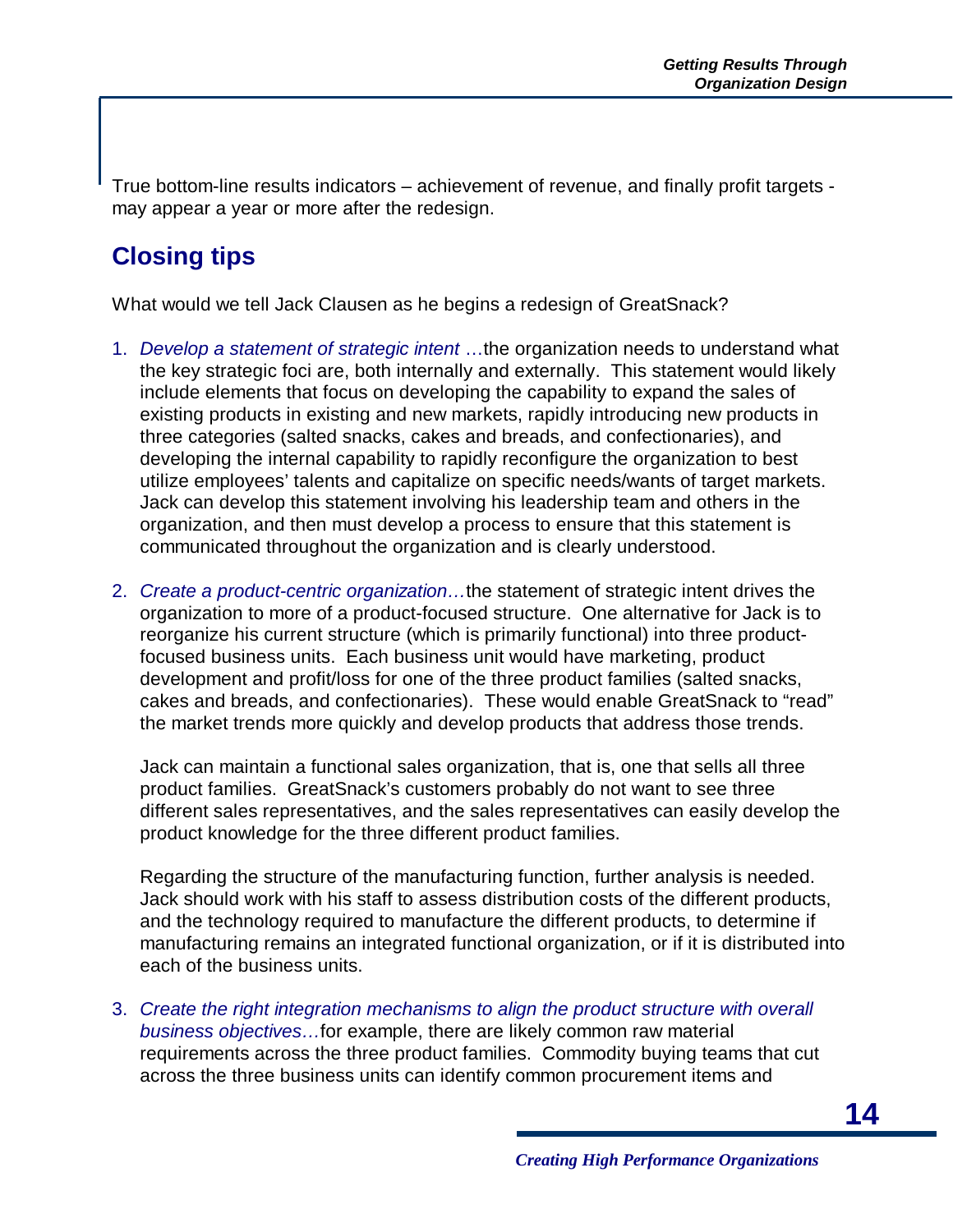negotiate better terms than segregating procurement within each business unit. Similarly, so as not to create business unit "fiefdoms" that replace functional silos, Jack and his staff should look to establish an integrated succession/manpower planning system. They should move people across different business units to crosspollinate different ideas, create/propagate relationships across business unit boundaries and maintain an overall GreatSnack mentality.

- 4. Review/design the metrics... Jack should look at developing a new set of metrics that align with the product structure. Given the new strategic emphasis on product development, one metric could be the amount of revenue that new products generate. Similarly, business unit metrics can (and should be) established to provide the data to assess the effectiveness of the new product strategy. However, these should be balanced with metrics reflecting the performance of GreatSnack overall. Jack should also monitor the development of "unintended consequences" of the new metrics.
- 5. Don't expect perfection...no design is perfect...provide some latitude for adapting to changes that emerge during the design process. Over time, there will be more changes, creating a healthy organization that remains agile and flexible. After all, organizations are dynamic systems.

If Jack applies some of the basic principles of organization design he stands a good chance of regaining the market leadership GreatSnack once enjoyed.

**Acknowledgements:** We wish to acknowledge those senior leaders who provided invaluable feedback and comments. Many thanks to Tilman Schad, former CEO, Co-Create, Michael Pugh, former President/CEO, QualMed, Inc., and Bob Riskin, former Vice President and National Sales Manager, Levi Strauss Company. All three are enjoying the rewards of having led successful businesses.

 Copyright 2003, Craig McGee and Kathy Molloy All Rights Reserved